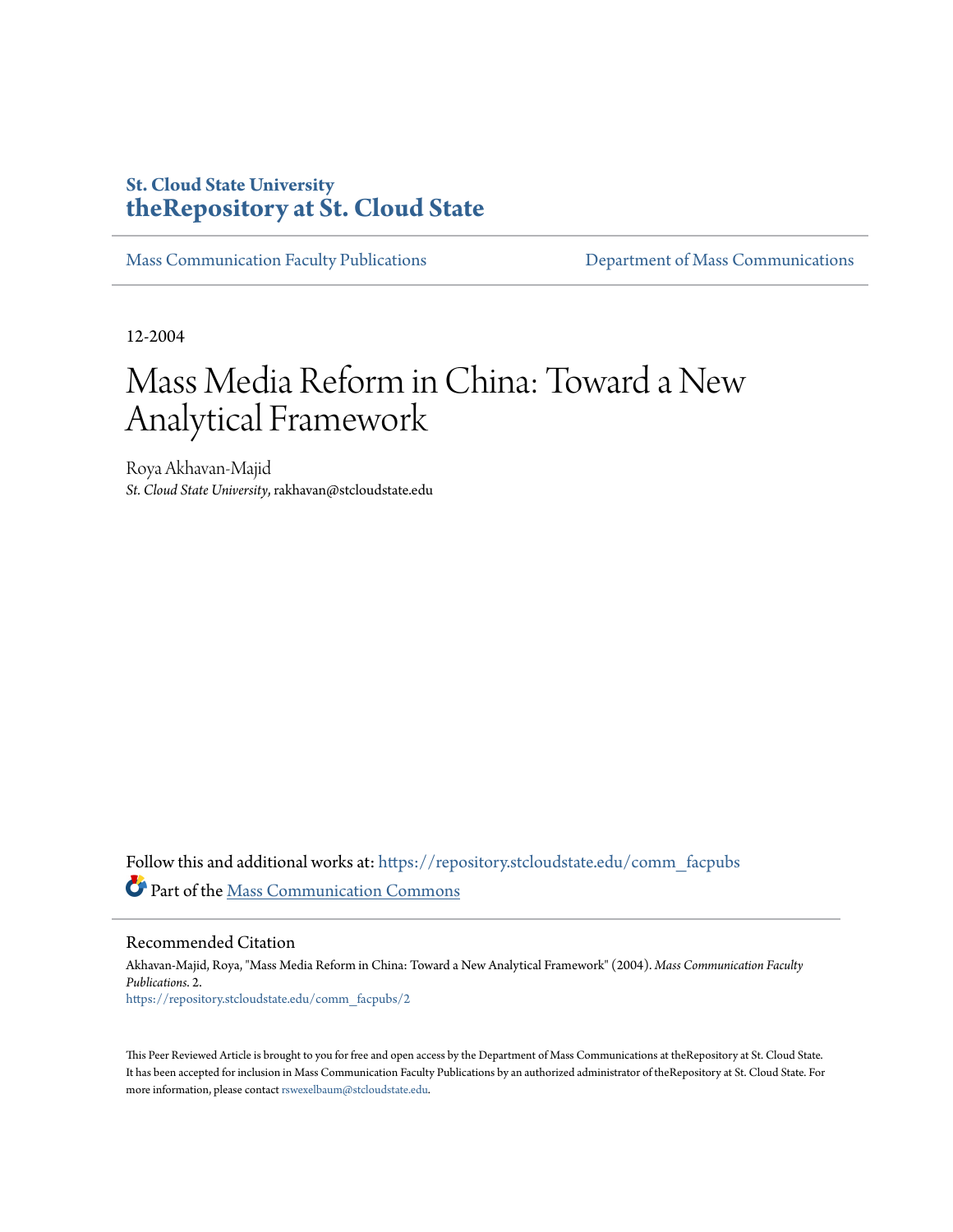## **MASS MEDIA REFORM IN CHINA**

Toward a New Analytical Framework

## **Roya Akhavan-Majid**

Historically, analyses of change in mass media systems have tended to draw upon a 'dissident vs state' framework, derived largely from the western historical experience. In the case of China, a 'state vs market' scenario has been superimposed on this basic framework, in the context of which the Chinese Communist party-state is often portrayed as a monolithic entity intent on promoting market-oriented reform in China's economic base, while keeping a tight grip on the country's mass media system and political superstructure. These dominant analytical frameworks tend to mask a number of important dynamics unique to Chinese history and society, that have played a significant role in the mass media transformation process. The purpose of this article is to outline a new conceptual framework incorporating these unique dynamics. In particular, it is the contention of this article that many of the changes in China's mass media system during the post-Mao period have been achieved by non-state actors, not in an adversarial process vis-à-vis the state, but through what may be called 'creative renegotiation and expansion' of new policy openings initiated by the state. The success of these non-state actors, furthermore, has been due to three major systemic factors: (1) the increasing 'deideologization' of the Chinese society set in motion by Deng's pragmatic policies; (2) the gradual functional shift on the part of the local party cadres and bureaucratic authorities from ideological supervision to entrepreneurial collaboration with private investors; and (3) the increasingly common core of interest created by the media's commercialization among the party cadres, bureaucratic bodies and media entrepreneurs and managers in extracting profits from the media.

During the last 25 years, China has been engaged in a process of rapid transition from a centrally planned to a market-based capitalist economic system. The economic reform process, first initiated in 1978 by Deng Xiaoping in the aftermath of the Cultural Revolution, has since transformed China into one of the world's largest economies, poised for full integration into the international capitalist market. It has also brought about vast changes in China's publicly owned mass media system, including extensive commercialization. Among some of the interesting features of this new commercial system are the rise of semi-independent newspapers and broadcasting stations, the proliferation of private Internet content providers and unlicensed cable networks and increasing cross-investment by the media into other commercial enterprises, including joint ventures with international media giants.

The dynamics of change in China's mass media system have been multifaceted and complex, and display characteristics unique to Chinese society and history. Yet, often, analyses of change in the Chinese media industry tend to draw upon conceptual frameworks derived largely from the western historical experiences of moving from authoritarian to libertarian press systems, which typically view mass media reform in terms of an ongoing adversarial struggle between freedom-seeking dissidents and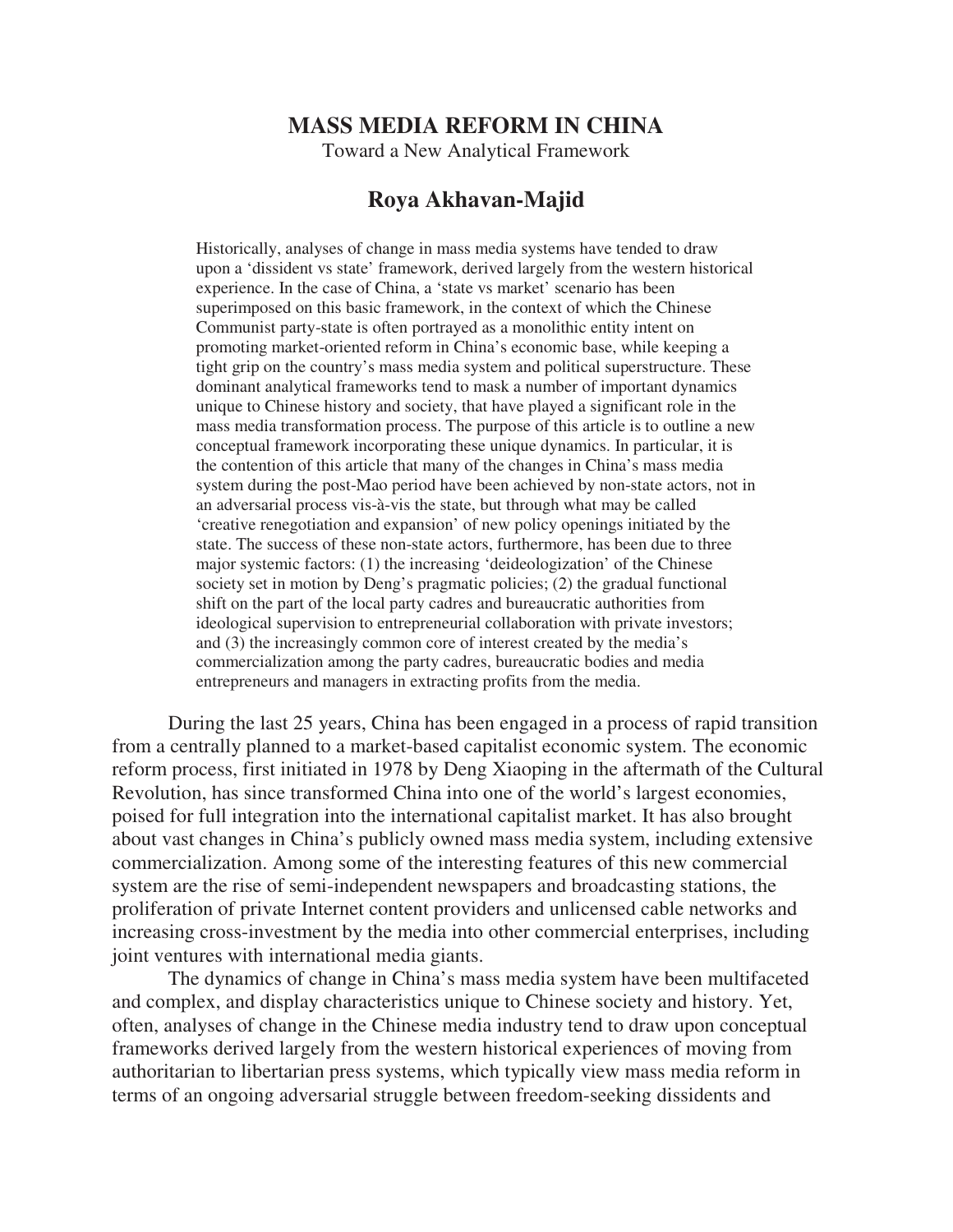authoritarian governments. In the case of China, a 'state vs market' scenario has been superimposed on this basic 'dissident vs state' framework, in the context of which the Chinese Communist party-state is often portrayed as a monolithic entity intent on promoting market-oriented reform in China's economic base, while keeping a tight grip on the country's mass media system and political superstructure. While some authors view the party-state as having been successful in keeping the commercialized media within its 'orbit' (Zhao, 2000: 3–25; see also Gordon, 1997: 32), others emphasize the ongoing 'tug of war' between the party-state and the liberating forces of the market, and contend that these forces are causing the state to experience a certain level of 'loss of control' over the mass media system (Chu, 1994: 12; Hao et al., 1998: 35–8; Huang, Y., 1994: 217–41; Huang and Yu, 1997: 17–22; Lynch, 1999).

While both the 'dissident vs state' and the 'state vs market' conceptual models continue to hold validity at certain levels of analysis in explaining the current transformation of the mass media in China, they tend to mask a number of important dynamics unique to Chinese history and society, that have played a significant role in this transformation process.

Against this backdrop, the purpose of this article is to outline a new conceptual framework incorporating these unique characteristics. In particular, it is the contention of this article that many of the changes in China's mass media system during the post-Mao period have been achieved by spontaneous action on the part of non-state actors (e.g. citizens, journalists, entrepreneurs), not in an adversarial process vis-à-vis the state, but through what may be called 'creative renegotiation and expansion' of new policy openings initiated by the state. These non-state actors, furthermore, have been successful in their efforts to push the boundaries of reform beyond those initially envisioned by the state due to three major systemic factors:

1. The increasing 'deideologization' of the Chinese society set in motion by Deng's pragmatic policies, which has come to make the economic imperative the only remaining basis of the Communist Party's power and legitimacy;

2. The gradual functional shift on the part of the local party cadres and bureaucratic authorities from ideological supervision to entrepreneurial collaboration with private investors; and

3. The increasingly common core of interest created by the media's commercialization among the party cadres, bureaucratic bodies and media entrepreneurs and managers in extracting profits from the media.

These factors have increasingly blurred the lines of separation of interests between the representatives of the Chinese party-state and the country's rising capitalist class. This gradual convergence in interests has, in turn, elicited growing responsiveness on the part of the party-state to the enterprising initiatives of non-state actors.

# **Economic Reform in China: A Brief Overview**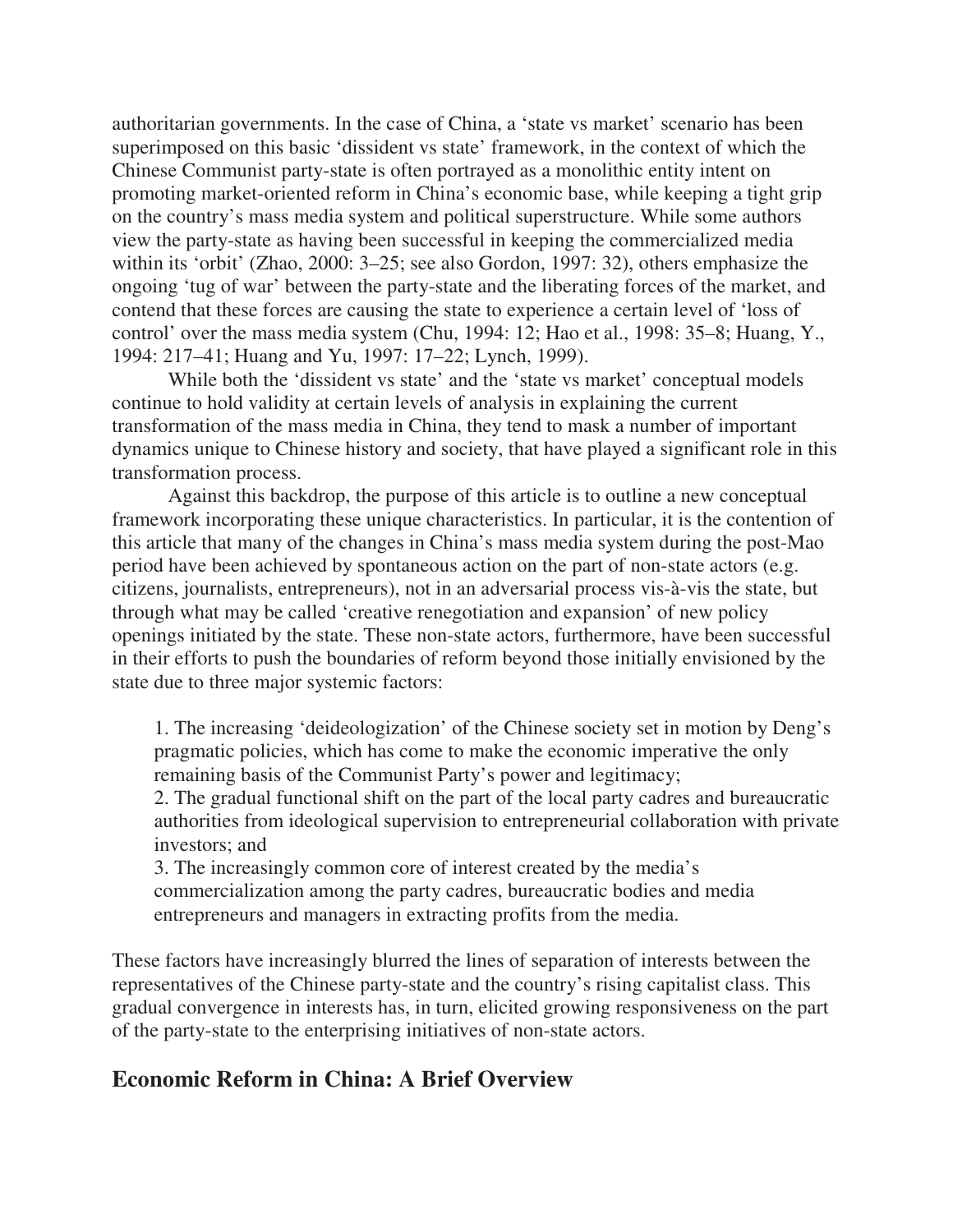It may be argued that the emergence of market-oriented reform as China's primary economic ideology was itself a product of interaction between official party-state policy and creative renegotiation of policy by non-state actors. In order to explicate this historical pattern of interaction between the state and non-state actors and establish a context for the analysis of the dynamics of mass media reform in post-Mao China, it is important to first provide a brief overview of the operation of these forces during the early stages of Dengist economic reforms.

Economic reform in China began shortly after the death of Mao Zedong and the rise of Deng Xiaoping to China's presidency in 1978. At the time Deng took over the leadership of the country, China was on the verge of famine, and faced not only a severe economic crisis, but also a high level of social and political instability in the devastating aftermath of the Cultural Revolution. In the face of this crisis, Deng launched a series of reforms aimed at economic reconstruction as the primary means of restoring the faith of the Chinese people in socialism and the Chinese Communist Party (CCP). As Gordon has stated:

*Deng's rise to power led to the development of a new basis of legitimacy. Socialism was redefined to mean raised living standards, with the regime overtly appealing to the individualist desire to 'get rich quick'. (Gordon, 1997: 30)* 

Thus, under Deng the CCP abandoned its ideological orthodoxy in favor of a pragmatic approach to economic growth.

As the first step in economic reconstruction in the aftermath of the devastation caused by the Cultural Revolution, Deng Xiaoping launched a new round of rural reform. Under Mao, the Chinese peasants were organized into collective agricultural production brigades called the People's Communes. They worked on the land, gave the fruit of their labor to the state, and in return received a guaranteed subsistence wage from the state. Deng's initiative aimed at increasing the efficiency of agricultural production by dividing the so-called production brigades into smaller 'groups', and stimulating greater productivity by linking the group's income with their output.

In one of their first acts of creatively renegotiating reform, the peasants in one of China's provinces responded to Deng's initiative by starting to organize their production units along 'household' rather than 'group' lines. In other words, they interpreted a communal production group to mean their own household. This spontaneous act set off a massive process of rural decollectivization throughout China, leading to the dismantling of 97 percent of all communes within the short span of four years (Pei, 1994: 96). Deng's proposed 'group responsibility system' was thus eventually replaced by a 'household contract system', in which each family became entitled to keep the income and profits from the land contracted to them in exchange for the payment of a commission to the local authorities.

Another important response by the Chinese farmers to Deng's policy opening was their initiative to begin to elect village commissions to coordinate the administrative needs of their village. These village elections have since grown, though raggedly and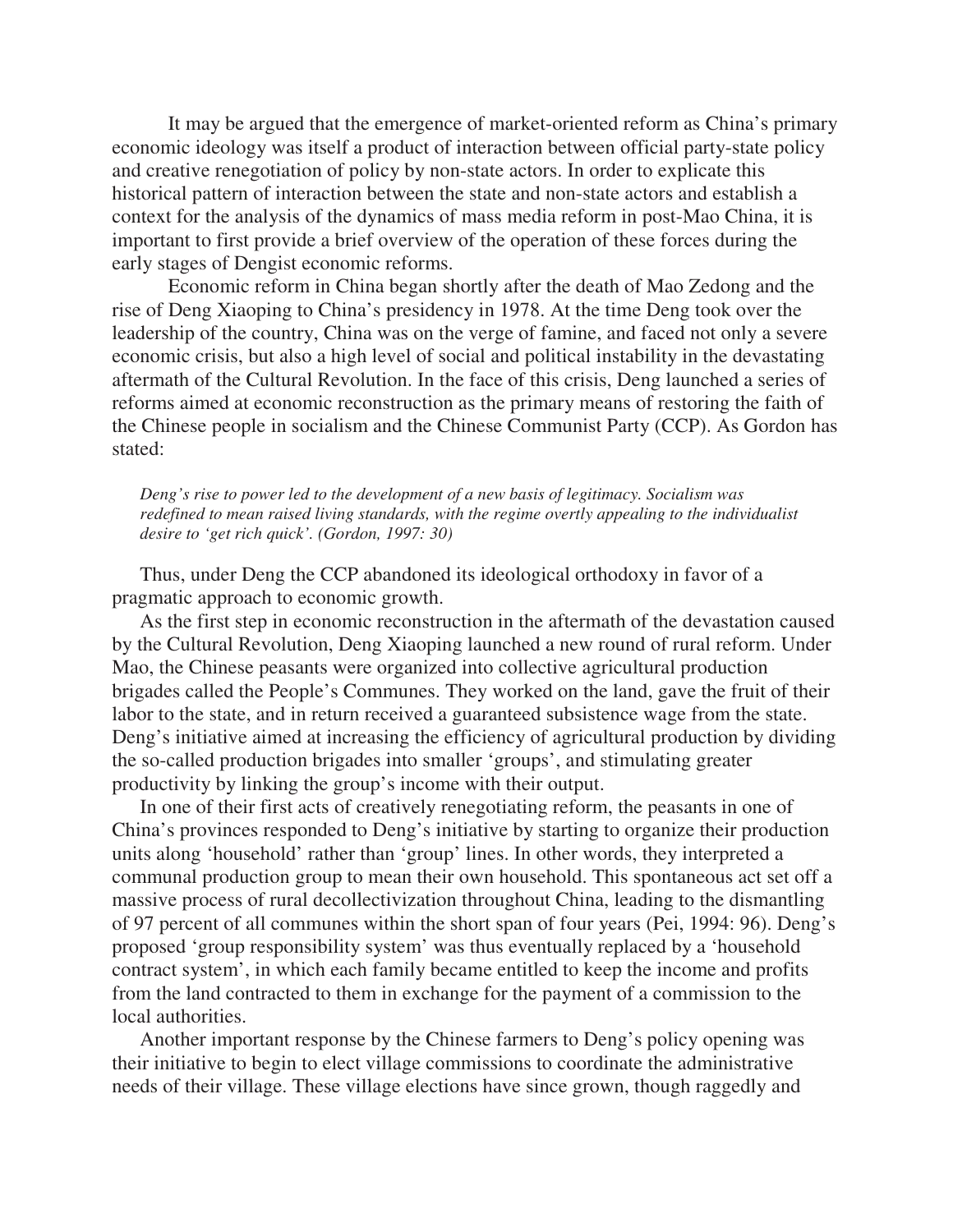unevenly, to become an increasingly important foundation for the expansion of democratic elections in China (Thurston, 1998).

Both of these developments were at first carefully watched, then tacitly approved by the state. Eventually, as they took deeper root, they were codified formally into Chinese law (Rowen, 1996).

In another instance of creative renegotiation of policy, as the rural reform process advanced the Chinese farmers began to engage in business activities in cooperation with the township and village bureaucratic authorities in semiprivate arrangements known as township and village enterprises (TVEs). The spontaneous emergence of these private initiatives in collaboration with local officials in rural China was an extremely significant event, not only because of its beneficial impact on rural economic growth, but also because it began a gradual shift in the functions of the local CCP authorities and set into motion a process of increasing integration of the local party cadres with China's rising entrepreneurial class.

The rapid growth in the number of TVEs, followed by the gradual emergence of private enterprises and the phenomenal success of Deng's first major experiment in introducing foreign investment and market mechanisms into China through the establishment of Special Economic Zones (SEZs) created an irreversible momentum toward the expansion of market reform throughout China by the mid-1980s. These developments ultimately required that a new social and political discourse be created within which market-oriented reform, heretofore considered antithetical to Communism and socialism, and shunned as a 'patent of capitalism', could be legitimized as an appropriate economic policy by the state (Wang, 1995: 16). Once again, it was China's scholars and economists who, taking advantage of the ideological ferment, supplied the arguments needed to legitimize market-oriented reforms in the context of socialist ideology (Wang, 1995).

Although the pro-democracy student movement and the Tiananmen Square event of 4 June 1989 brought the engines of market-oriented reform to a halt for nearly three years, the backlash ended dramatically in 1992, when following his tour of SEZs in south China, Deng made the historical pronouncement that market is not incompatible with socialism (Wang, 1995: 13). Shortly thereafter, in March 1993, the Communist Party declared the achievement of a 'socialist market economy' as the object model of China's reforms. The Chinese Constitution was subsequently modified to accommodate the new policy, thus eliminating a major part of the constitutional language that heretofore had defined China as a Communist state.

As may be gleaned from this brief overview, historically, the Chinese citizenry has been a dynamic participant in pushing the state's policy openings far beyond those initially envisioned by the state through creative renegotiation and expansion. This pattern has continued throughout the course of the mass media reforms in China.

### **Mass Media Reform in China: The Role of Non-state Actors**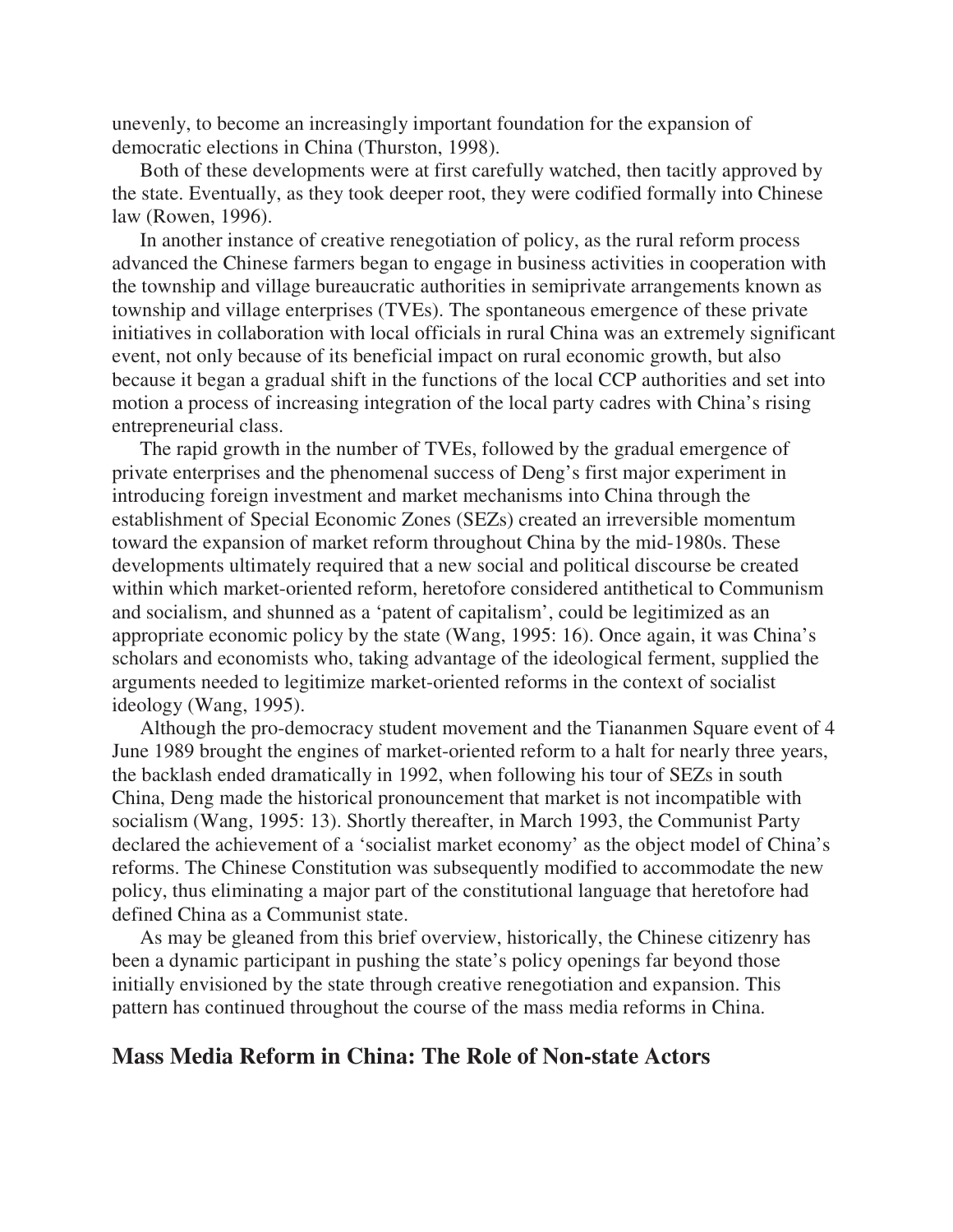Prior to the initiation of Dengist economic reforms, all media in China were subsidized by the party-state. The press consisted of two types of papers: first, the party organs, which were officially the mouth-pieces of the CCP and operated under the supervision of its propaganda departments; and second, a variety of non-party publications that operated under the umbrella of China's various mass organizations, government entities and social and scientific associations that were licensed to publish their own 'specialized' papers.

The first significant media policy opening in China was the authorization given to the media in 1979 to begin to accept advertising. This policy was intended to strengthen the media as the primary means of party-state communication with the masses and stimulate the country's modernization and economic growth without the need for increasing media subsidies (Lynch, 1999).

Following this policy opening, the number of non-party papers published by various social and scientific institutions and mass organizations began to multiply rapidly, leading to the rise of non-party papers as the dominant media in China during the 1990s. Due largely to the initiative of Chinese entrepreneurs, the rapid growth of these non-party papers has led to a new stage of transformation in China's mass media structure, i.e. the rise of de facto privately run newspapers. In response to requests by private investors, since the mid-1990s a growing number of mass and government entities and social and scientific organizations in China have begun to 'contract out' their publishing licenses to independent business investors for a fee or a share of the profits (Huang, 2000: 650; He, 2000: 147; Zhao, 2000: 8). Legally, these papers are 'owned' by the license holder and are subject to its editorial supervision. In practice, however, full operational, editorial and financial responsibility for the paper is assumed by the private investor.

An interesting example of private publishing under the umbrella of licensed authorities is the Chengdu Business News (CBN), established in 1994, based on the agreement by the Business, Trade and Political Office of the Party Committee of Chengdu, and Business and Trade Office of the Chengdu government to contract out their publishing license to a group of private investors (Huang, 2000: 649–64). While legally 'owned' by these license-holding authorities, CBN's editorial and financial operations are completely independent from them. One of the enigmas of such arrangements, of course, is the question of actual ownership. In the case of CBN, for example,

*No one, including officials from the Bureau of State Assets of Chengdu government, can give a definitive answer to the question of who is or should be the owner of the newspaper's more than 100 million RMB assets. (Huang, 2000: 661)* 

The rise of such privately run papers in cooperative arrangements with local party cadres and bureaucratic authorities is clearly an important example of the role of nonstate actors, in this case China's entrepreneurs, in pushing forward the boundaries of reform. It also illustrates the increasing openness on the part of the party-state representatives, particularly at the local and regional levels, to such enterprising initiatives.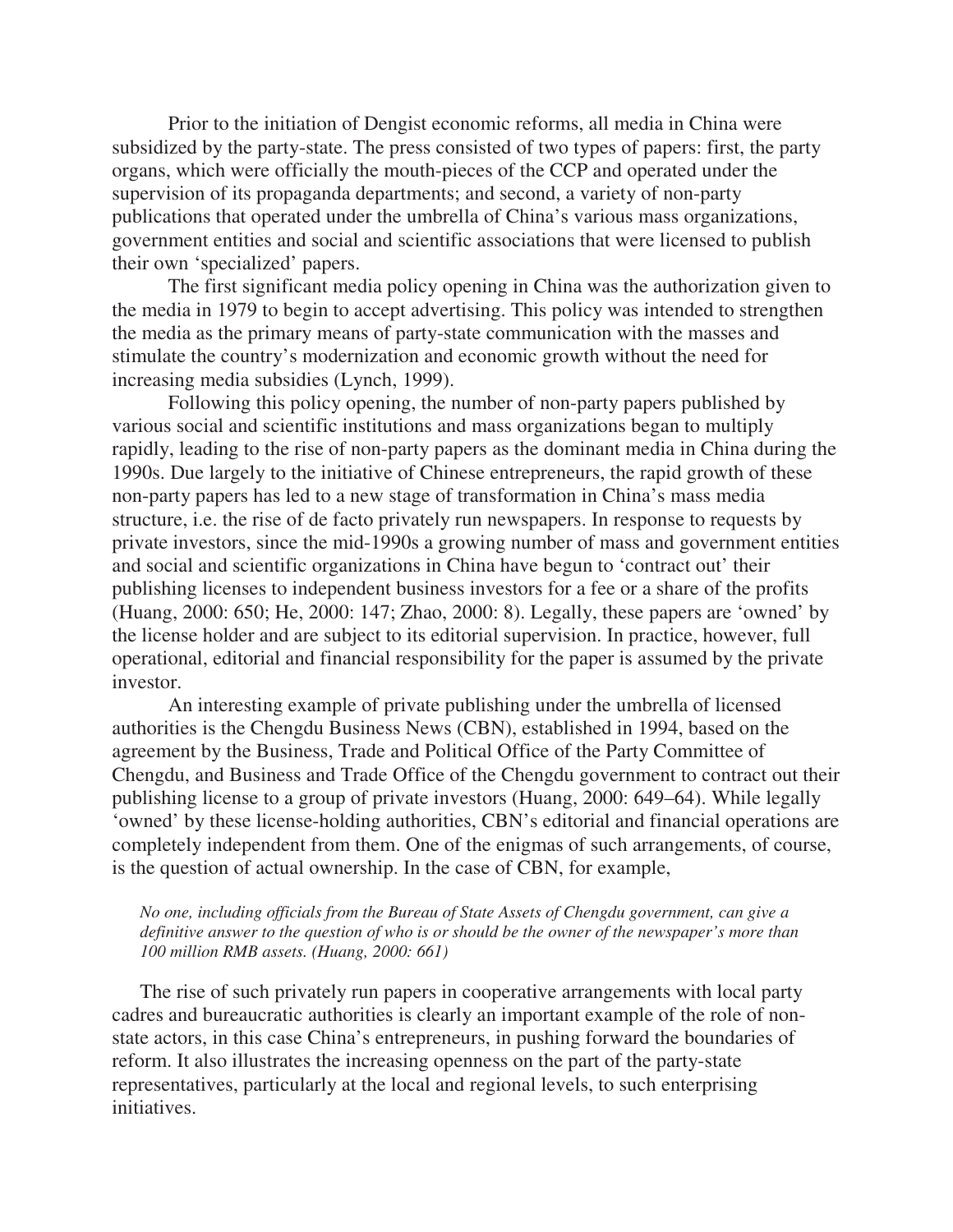A similar trend characterizes China's book publishing industry. For more than a decade, state-authorized publishing houses have been engaged in either selling a portion of their officially assigned 'book numbers' to private investors, or making arrangements for so-called 'cooperative' publishing with private interests (Lynch, 1999). The level of commercial savvy in China's private book publishing industry was visibly illustrated when, within one week of the September 11 terrorist attacks on the US, Chinese publishing houses came out with four full-length illustrated books on the attacks, while in the US it took the first of such books several weeks to reach the market (Chang, 2001). Reflecting the increasing de facto privatization in the Chinese publishing industry, as of September 2003 private companies have been given official authorization by the State Press and Publication Administration (SPPA) to engage in wholesale distribution of publications ('Control over Private Publication Dealers to be Eased', 2004).

One of the significant results of the emergence of various forms of nonparty commercial papers in China has been the visible drop in the readership of the party organs. For example, between 1980 and 1996, the circulation of the *People's Daily*, China's premier party organ, dropped from 8 million to 2 million (Huang, 2001: 446). Given the 1992 ruling that required all party organs to become financially self-sufficient by 1994 (Zhao, 2000: 6), the only survival strategy for the party organs has been to begin publishing their own profit-driven subsidiary weekend editions and mass appeal newspapers and magazines. The need to pursue profitable publishing on the part of the party papers was intensified more recently in July 2003, when the SPPA abolished the regulation that forced party and state entities to subscribe to the party newspapers (Roberts, 2003).

The ensuing efforts by both the party and non-party publications to cater to the interests of the readers, fueled by the growing demand for advertising in an increasingly capitalist economy, has in turn led to the rise of the newspaper industry as one of the most lucrative businesses in China. Between 1988 and 1998, the annual rate of return for Chinese newspapers ranged between 17 and 50 percent, and as of 1998 taxes generated from the print and broadcasting media revenue in China were among the top four sources of revenue for the Chinese state (Kuhn, 2001: C1). Thus, what the party-state is losing in ideological control through the falling readership of the party organs, it is gaining in economic benefits through taxation of media profits.

Beyond the incentive provided by growing media tax revenues, several trends in the Chinese mass media industry indicate that the party-state fully shares the motivation of China's entrepreneurs to maximize media profits. In a clear pursuit of profits, for example, the major party-owned newspapers, including the CCP organ, *People's Daily*, have begun to go beyond publishing mass appeal newspapers to invest in non-media ventures. These include investments in some of the most lucrative businesses in China, such as real estate, construction, hotels and apartment buildings, tourism and telecommunications (He, 2000: 113; Lynch, 1999: 74). In many cases, the income from these nonmedia ventures has begun to exceed that obtained from their press-related businesses (Liu, 1998: 37).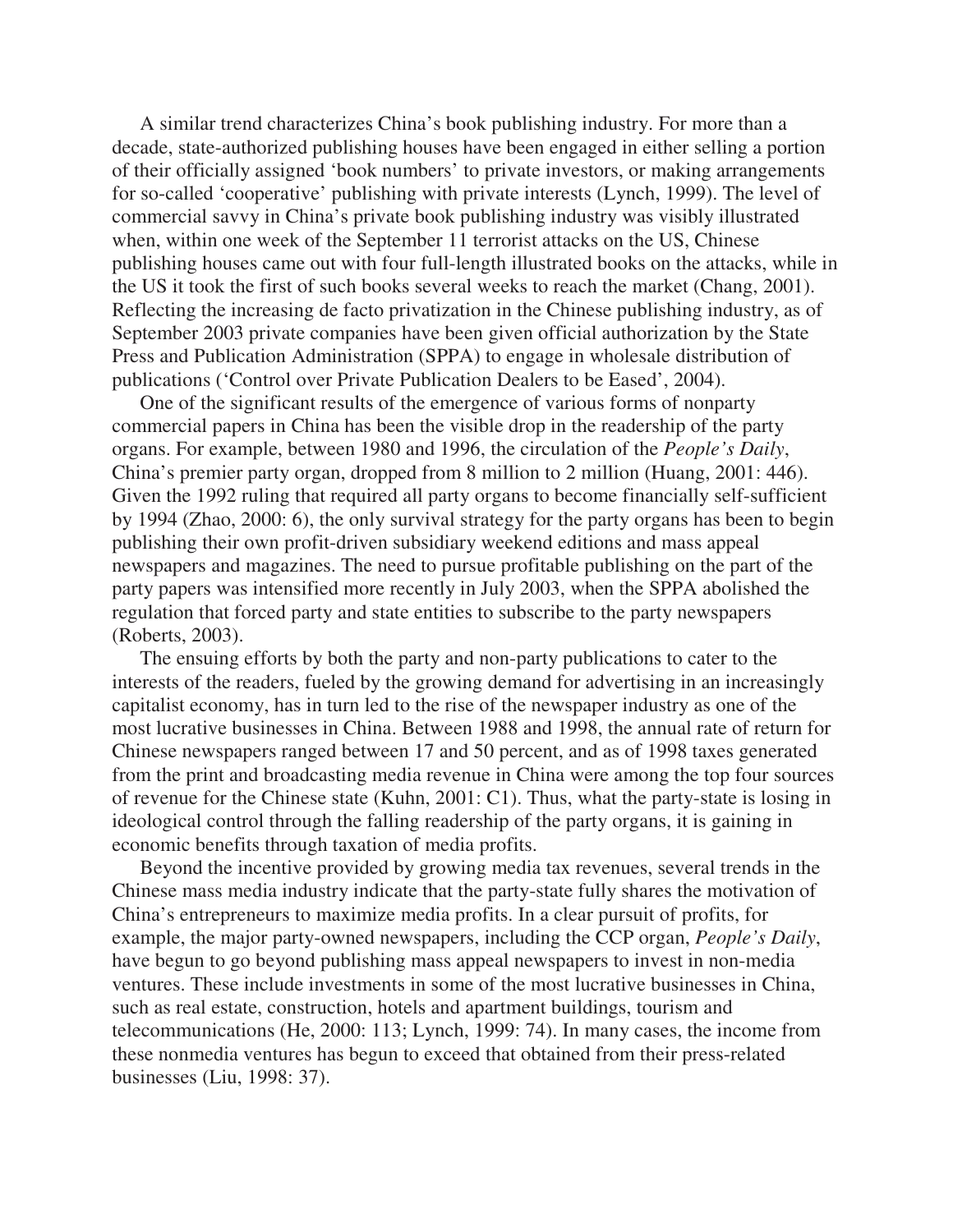In addition to conglomeration, the party-state has promoted extensive consolidation in the newspaper industry. For example, in a major consolidation and rationalization effort in 1998, six national and regional press groups were set up by the state (Zhao, 2000: 18). The rationalization process included closing down a large number of unprofitable party papers (Kuhn, 2001: C1). These processes of consolidation and conglomeration have rapidly turned the Chinese party media into highly complex commercial enterprises designed to maximize profits.

The evolution of China's broadcasting industry shares many of the same features visible in the country's press system, including active involvement by Chinese entrepreneurs in expanding the number of broadcasting networks and stations, and increasing cooperation between the state and non-state actors in extracting economic benefits and commercial profits from the system.

The decentralization of broadcasting in the early 1980s comprised the primary policy opening enabling the subsequent transformation in China's broadcasting industry. According to Huang (1994), the major impetus for the reform in the broadcasting system,

*. . . came from below (locality), not above (center). . . . In doing so, the local people actively lobbied the policy makers by boldly demanding Beijing's sanction to set up and run their own local stations using their own funds. (Huang, 1994: 221–2)* 

Following a landmark decision by the All China Radio and Television Conference of 1983, the broadcasting system was decentralized according to a four level scheme – center, province, city and county. Based on this new scheme, only the China Central Television (CCTV) and its affiliated stations in the 30 major provinces of China remained subject to central party supervision (Huang, Y., 1994: 226), with all other stations relegated to lower-level authorities. Since then, a variety of cooperative arrangements have emerged between private investors and public entities in establishing and operating China's more than 980 terrestrial broadcasting stations.

Typically, the economic arrangements between the local broadcasting authorities and the broadcasting stations under their jurisdiction resemble those in the land contract system. Much in the same way as the Chinese farmers are obligated to pay a commission or 'target responsibility' to the local authorities, all broadcasting stations pay a 'target responsibility' to the relevant authorities in their region. For example, Beijing TV pays a portion of its profits to the Beijing municipal Radio-TV-Film authority, which is also nominally the owner of Beijing TV's broadcasting facilities. The percentage of profits to be handed over to the bureaucratic authorities is negotiated annually between the two entities as part of the contract system (Lynch, 1999: 78). In addition to the target responsibility, the stations also pay a tax to the state on their income. The remaining profits belong to the station and can be used or reinvested as the managers see fit.

Satellite broadcasting is another increasingly lucrative business for the local broadcasting authorities and public and private investors. Satellite programs are received via local cable networks as well as through private satellite dishes that have mushroomed on rooftops all over the country. In addition to receiving the local satellite programs,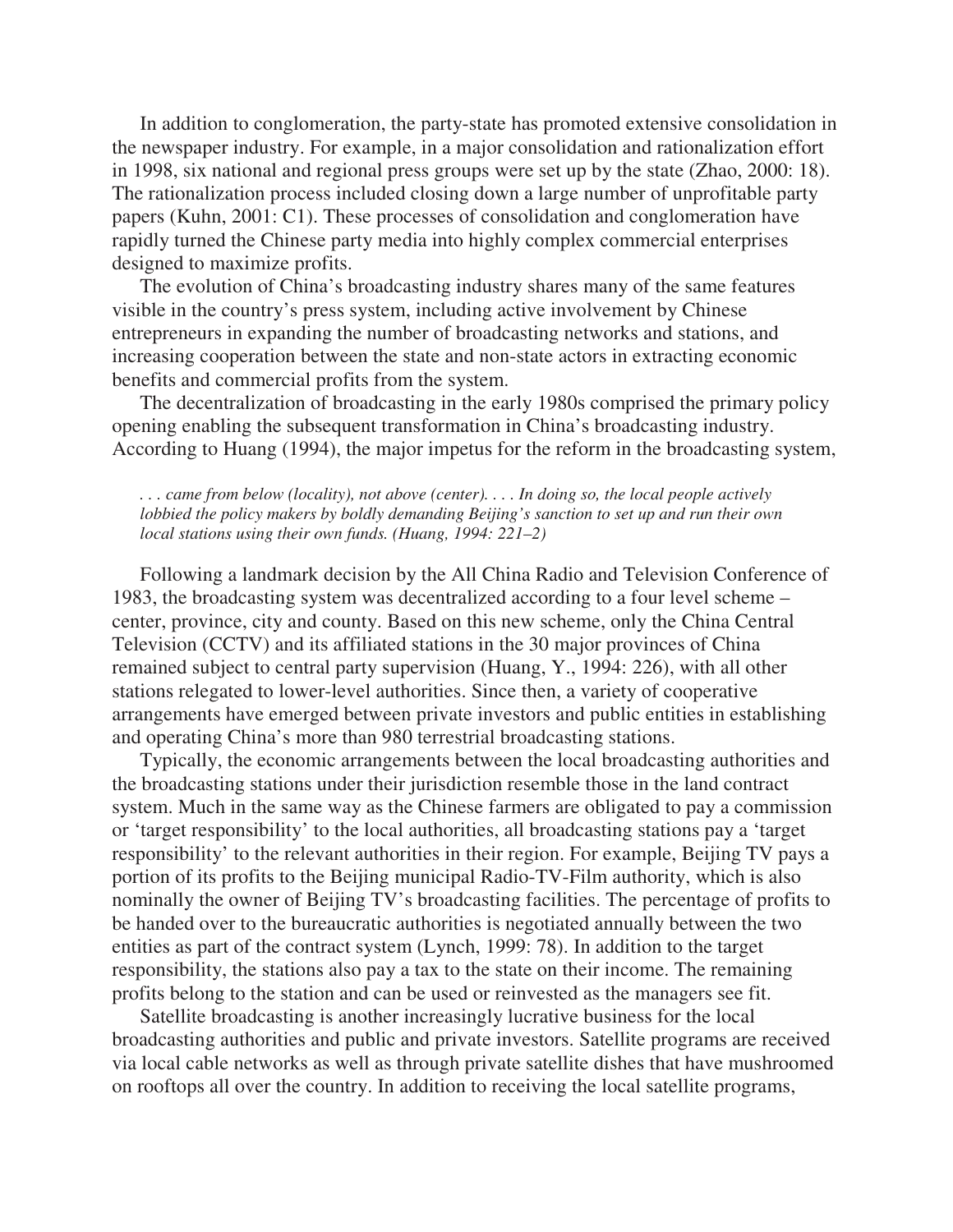these dishes, if turned in the appropriate direction, are capable of receiving a wide range of programs from foreign sources. Despite the current ban on private ownership of satellite dishes, the local authorities rarely take the initiative to interfere with their operation (Huang et al., 1997: 19; Hutzler and Kahn, 2003).

The extent of the receptiveness of local authorities to the creative initiatives of nonstate actors is further reflected in the unhindered proliferation of over 2000 unlicensed cable networks in China. With rare exceptions, the authorities have turned a blind eye to the operation of these networks (*Broadcasting and Cable TV International*, 1999; Huang et al., 1997: 19).

With the rapid expansion of Internet usage in China, major new avenues for input by private investors into the Chinese mass media system have been created. The number of Internet users in China is growing exponentially every year, with as many as 200 million forecast by 2005 (Harwit and Clark, 2001: 377). In addition to opening the Chinese citizenry's access to a wider range of international information resources, the Internet has provided a new means for the rise of fully commercial and independent Chinese content providers. Although the telecommunications infrastructure is still largely state-owned, the Internet service and content providers are comprised largely of private enterprises (Harwit and Clark, 2001: 389).

The provision of privately produced content for distribution on publicly owned media and telecommunications infrastructures is not limited to the Internet content providers. Almost all of China's television stations have established a variety of working arrangements with independent private producers. In a typical arrangement, the independent producers buy airtime from the network and generate profits through selling the commercial slots allocated to their program.

Thus, largely as a result of private initiatives of non-state actors, and the growing motivation on the part of bureaucratic authorities to cooperate with private investors to extract profits and economic benefits from the media, the Chinese citizenry's access to privately produced and foreign sources of information and entertainment transmitted through both legal and illegal channels has multiplied rapidly during the last decade.

Furthermore, since 2001, foreign media companies have begun to enter China's satellite broadcasting field with the government's approval. Among the major examples of these are the approval received by AOL Time-Warner to broadcast a Mandarinlanguage channel into the Guangdong province, and Rupert Murdoch's authorization to broadcast Star TV programs into southern China as well as make major investments in China's Phoenix Satellite Television and China Net Com (CNC), China's newest telecommunications company.

The proliferation of private/commercial sources of information on domestic channels, the inroads by foreign broadcasters and the expanding use of the Internet have dramatically liberalized the nature of information dissemination in China. This new environment has encouraged growing experimentation with previously taboo topics. Many major newspapers, including such party organs as the *People's Daily*, maintain a web presence and use their web-based pages to introduce controversial topics not normally covered in the traditional media (Kalathil, 2002). In addition, live call-in radio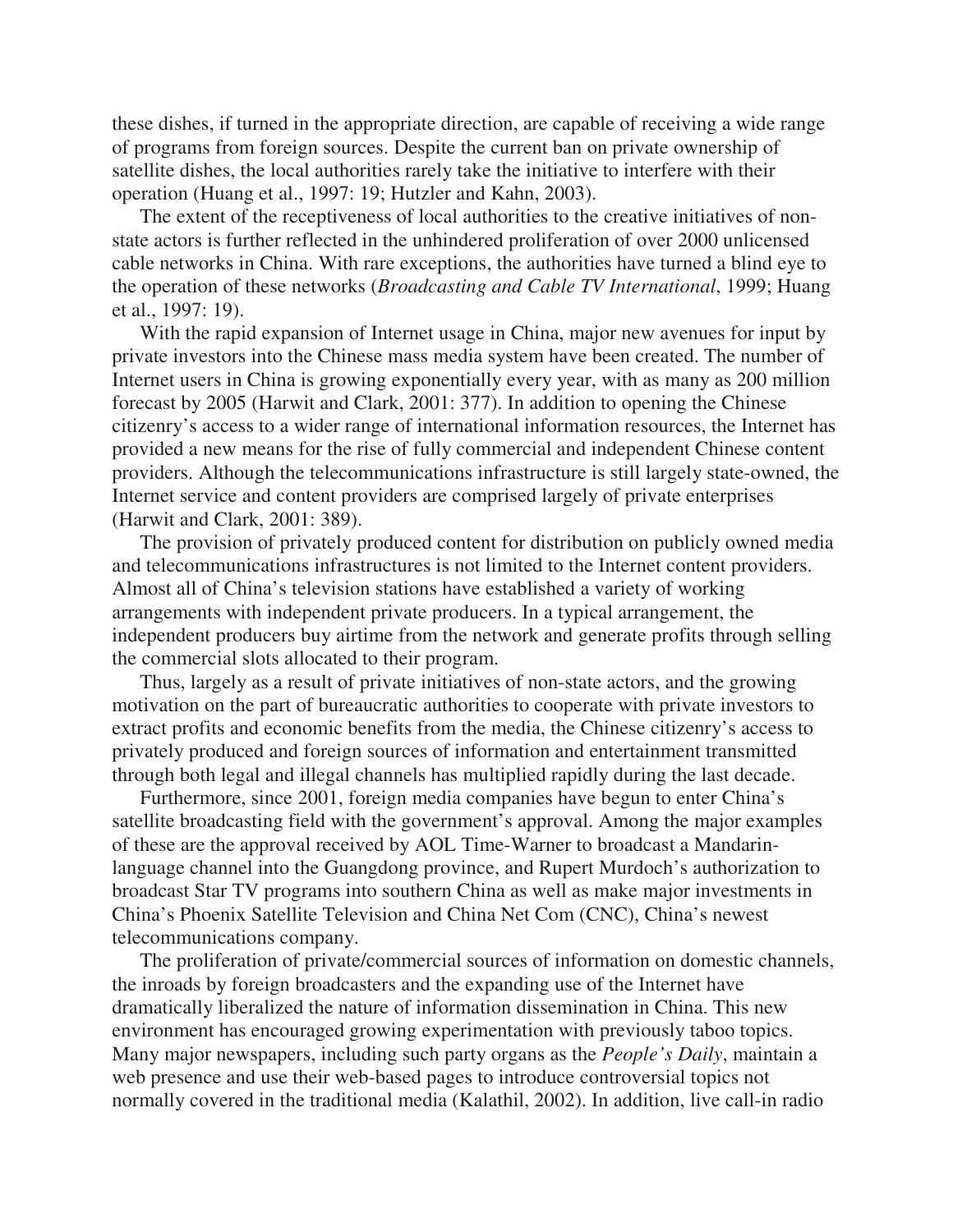and television programs have begun to introduce an unprecedented level of debate and commentary into broadcasting (Zhao, 1998: 156). While the CCP propaganda authorities continue to closely monitor, and censor, certain sensitive political issues, such as Tibet, Taiwan, the Falun Gong cult and matters involving fundamental party legitimacy, it is clear that the state's control over information has been increasingly relaxed in recent years.

Thus, while firm limits continue to remain in place, the boundaries of media reform have been pushed far beyond those initially envisioned by the state following the two major media policy openings in the late 1970s and early 1980s, i.e. the introduction of advertising and the decentralization of broadcasting. It may be argued that, at many levels, China's non-state actors have not only received tacit approval, but also open cooperation from the party cadres and bureaucratic authorities in their efforts to creatively renegotiate party-state policy.

#### **Factors Influencing the Success of Non-State Actors**

As mentioned earlier, three factors have played a key role in the success of nonstate actors in pushing forward the boundaries of media reform in China. These are the increasing 'deideologization' of Chinese society set in motion by Dengist reforms, the gradual functional shift on the part of the local authorities from ideological supervision to entrepreneurial collaboration with private investors and the increasingly common core of interest created by the media's commercialization among the party cadres, bureaucratic bodies and media entrepreneurs and managers in extracting profits from the media. These factors are further examined below.

The rise of Deng Xiaoping to China's presidency after the death of Mao Zedong marked a dramatic turning point in the history of Communist China. As already mentioned, under Deng, the CCP abandoned its ideological orthodoxy in favor of a pragmatic approach to economic growth. Deng's famous utterance, 'To get rich is glorious', epitomized this decisive movement away from ideology and gave paramount legitimacy to whatever helped China modernize and become economically more prosperous. In a sense, the fundamental basis for political legitimacy and power of the CCP, at the central as well as the local levels, shifted from ideological indoctrination in the tenets of Communism to 'delivering the goods' and raising the people's living standards.

A clear reflection of this shift in the party-state orientation and policy may be found in the criteria by which the local party cadres and authorities are evaluated for bonuses, raises and promotions. Under the current cadre evaluation system in China, influenced directly by the increasing political primacy of the economic imperative, the local leaders' level of remuneration, as well as their chances for political promotion, are determined by their ability to generate 'disposable funds' that would allow them to undertake visible infrastructure development and raise the standard of living in the area under their jurisdiction (Chen, 2000: 35–41). It is also these same 'disposable funds' that pay for the wide range of benefits, such as luxury housing, expense accounts and foreign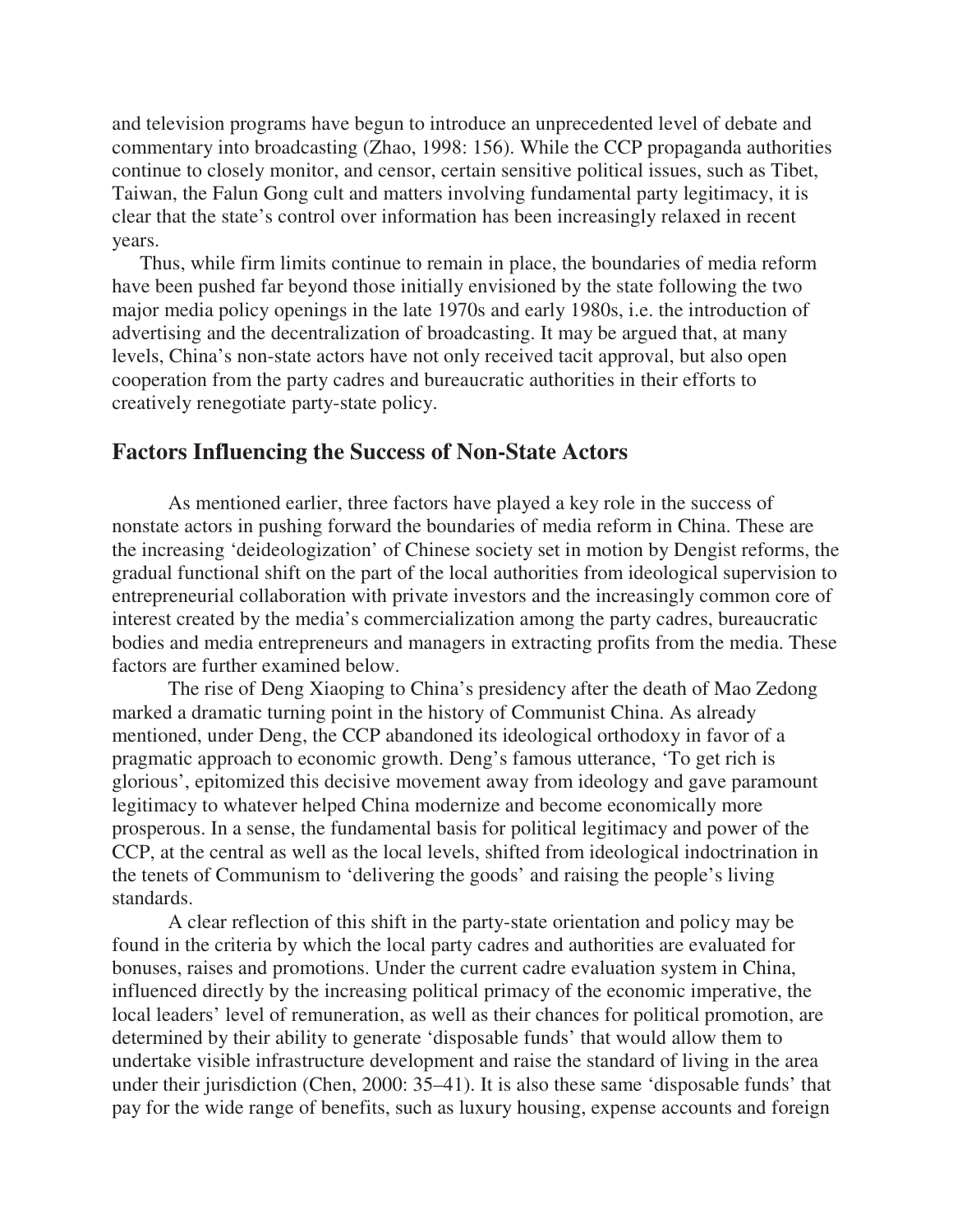travel, available to qualifying party cadres and bureaucratic authorities (Chen, 2000: 35– 41). Thus, increasingly, cooperation with private investors and promotion of profitmaking ventures is the key to both economic prosperity and political power for party cadres and bureaucratic authorities at all levels of the Chinese society.

As already discussed in brief earlier, the origins of this functional shift on the part of the local party-state representatives from ideological supervision to economic cooperation with China's rising capitalist class may be found in the early stages of the Dengist reforms. The dramatic and spontaneous decollectivization in agriculture, following the initial opening provided by Deng's rural reform initiative, was not only the first in the long series of creative renegotiation of official policy by non-state actors in the post-Mao era, but also served as the springboard for a major functional shift among local party cadres and bureaucratic authorities previously charged with ideological and administrative supervision over the People's Communes.

As Chen and Gong have explained, prior to the reforms the CCP dominated political power at all administrative levels and

*. . . deeply penetrated society by controlling decision making down to every work unit in society-enterprises, universities, schools, hospitals, shops, neighborhoods, villages, and the like – through its primary party organizations [jiceng danzuzhi – PPOs]. (Chen and Gong, 1997: 148)* 

During the last 25 years, however, vast and accelerating changes have taken place in this arrangement as a result of the economic reforms. In particular, the rise of 'efficiency' and 'profits' as the primary concerns of both the enterprises and party authorities has led to the replacement of ideologically competent 'reds' with professionally competent 'experts', and has 'gradually incapacitated PPOs as it produces a socio-economic context which deprives PPOs of institutional purpose and authority' (Chen and Gong, 1997: 149).

This gradual loss of institutional purpose and political power on the part of local party cadres and authorities, coupled with the new opportunities provided to them by economic reform to replace their political power with economic power, and reinforced by the growing CCP emphasis on the importance of economic growth, have been major factors in the increasing receptiveness of the party cadres to cooperation with China's rising capitalist class.

An unexpected outcome of this loss of purpose among the party cadres, and the increasing opportunities for self-enrichment and prestige available to them as entrepreneurs, has been the phenomenon of 'floating' party cadres in China, i.e. party cadres who leave their positions to enter the business field (Chen and Gong, 1997: 148). Increasingly, the party is finding it difficult to recruit new members, particularly among those below 35 years of age (Fewsmith, 2001; Pei, 1994: 113).

The growing integration between the CCP cadre and China's rising capitalist class was demonstrated dramatically at the Communist Party Congress in November 2002 during which, supported by the outgoing president, Jiang Zemin, and the newly elected president, Hu Jintao, and other fourth-generation leaders, the CCP took the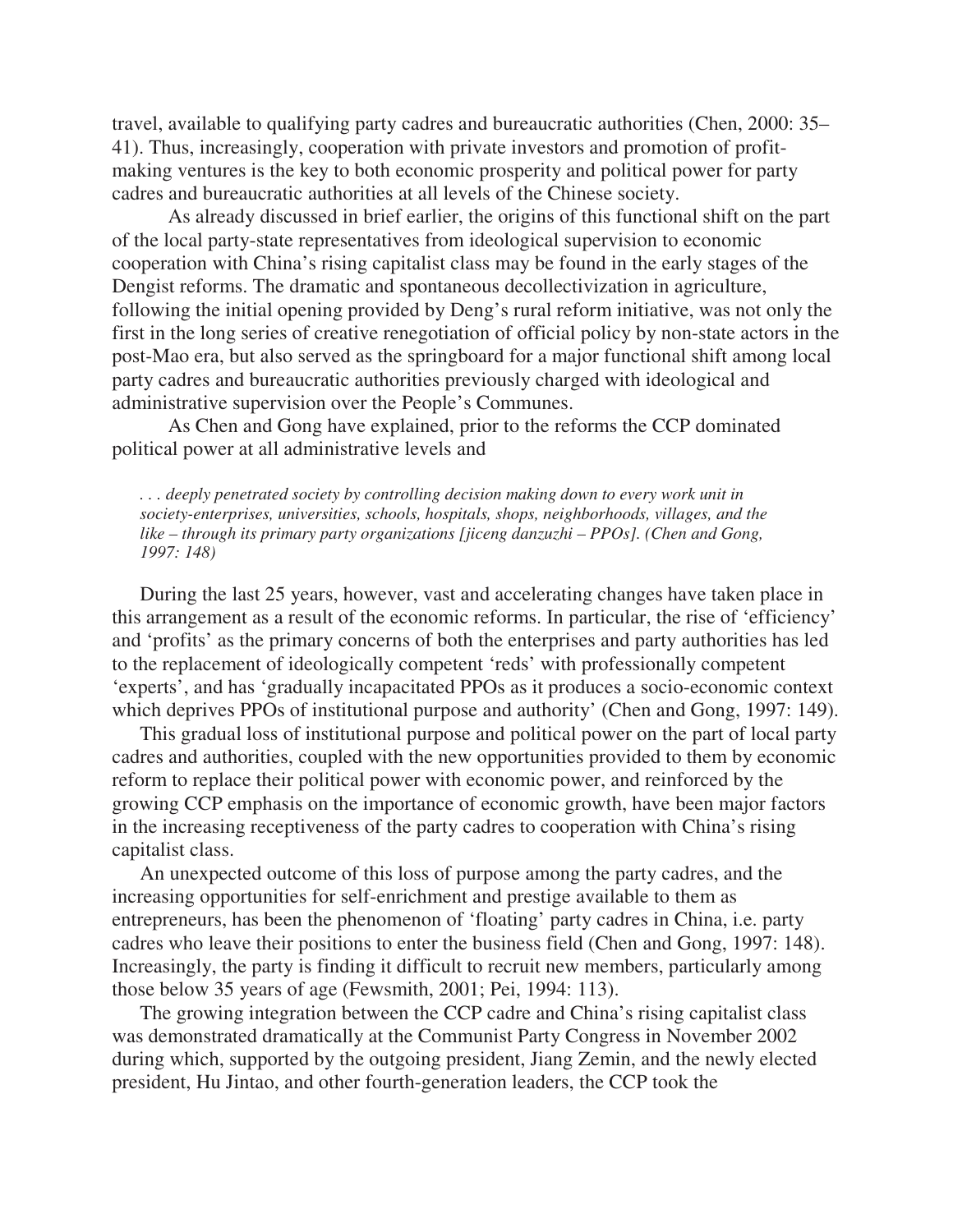unprecedented step of officially opening its doors to membership by capitalists ('Jiang Urges Further Growth at Communist Party Congress', 2002; Kynge, 2003).

In conformity with this larger trend sweeping through China, the media-related party members have become increasingly more interested in the opportunities open to them for consolidating their power through economic status rather than through ideological control.

The pursuit of economic prosperity through business enterprise is equally strong on the part of the Chinese media managers, who yield considerable discretionary power over the distribution and reinvestment of their paper or TV station's profits, and thus benefit directly and personally from the profits generated by their organizations (Lynch, 1999: 42). As in the case of the employees in most other Chinese enterprises, the monthly salary of Chinese media managers, editors and journalists is typically insufficient to cover their living expenses. Rather, much like the party cadres, their standard of living is determined largely by indirect benefits, such as bonuses, expense accounts, subsidized housing and use of company cars. The ability of the media managers and employees to partake in these economic benefits is directly related to the level of the organization's profits. In most cases, therefore, media managers enforce strict performance criteria for renewing employment contracts and provision of bonuses and other benefits to their employees. Only those employees who generate significant income for their media organization, either by contributing to audience increases or attracting new advertisers, will be entitled to these benefits (Lee, 2000).

The common core of interest between the local party-state representatives and media managers and employees also extends to the highest levels of the party-state in China. The media represent a goldmine not only for the bureaucratic license-holders and the managers and journalists who partake in the bonuses and profits, but also for the Chinese state for which media taxes represent a top source of income. As such, the economic imperative to improve the citizenry's living standards inherent in the Dengist policy, pushed forward by the Chinese private investors and media managers, has created a common core of interest at all levels of Chinese society in extracting profits from the media.

Together, these factors, i.e. the increasing primacy of the economic imperative over ideological purity in post-Mao China, the subsequent functional shift among the party cadres and bureaucratic authorities from ideological supervision to cooperation with private investors, and the common core of interest created at all levels in extracting profits from the media, may be considered to have contributed significantly to the responsiveness of the party-state to the creative expansion of policy by non-state actors in pushing forward the boundaries of media reform.

#### **Summary and Conclusions**

The purpose of this study has been to illuminate a number of unique characteristics in the dynamics of mass media reform in China and propose a new analytical framework for studying the ongoing transformation in China's mass media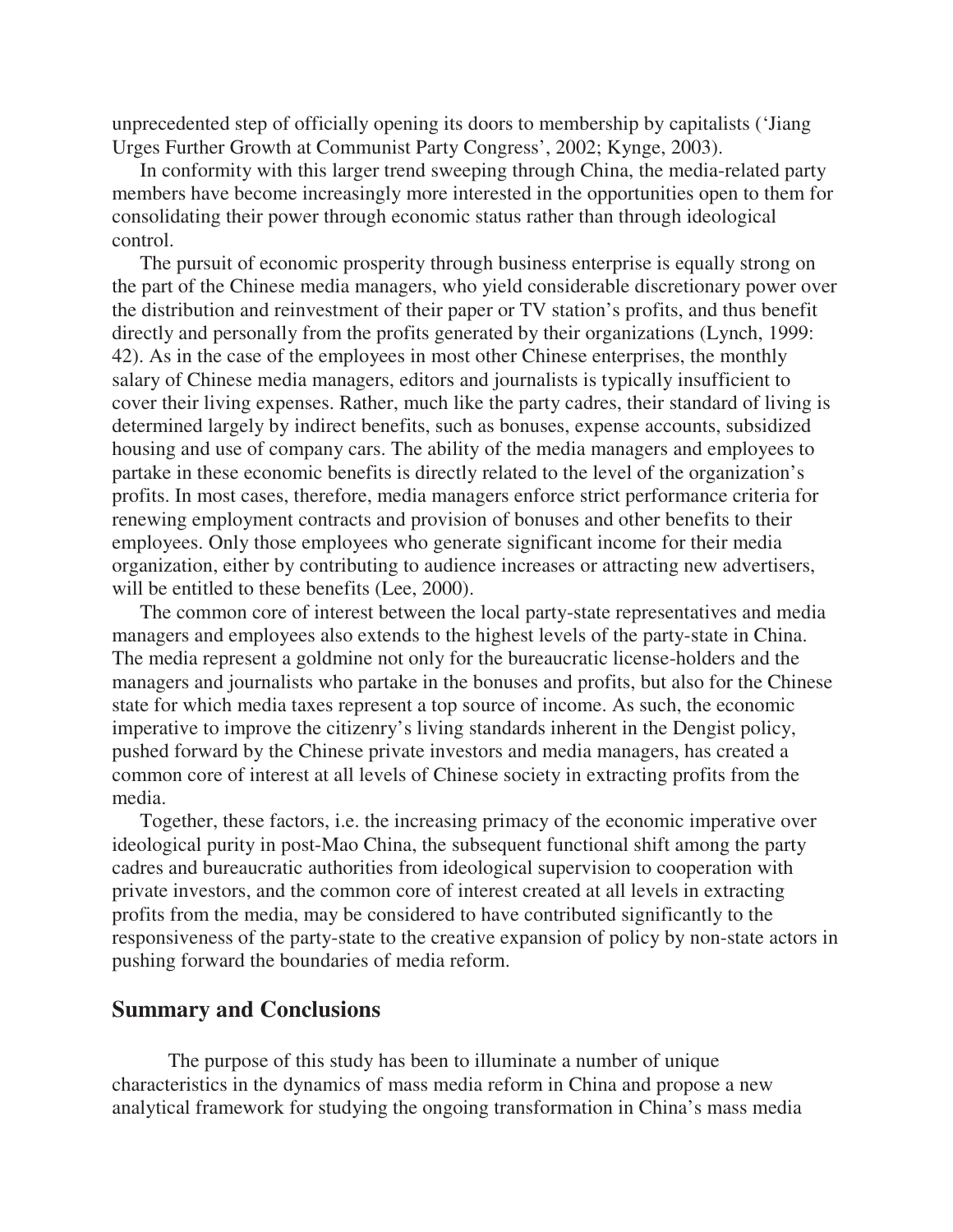industry. While the adversarial struggles of freedom-seekers against the state, and the role of the forces unleashed by market reform against centralized state control continue to remain relevant to the analysis of this transformation process, the ongoing nonadversarial, and increasingly cooperative, interaction between the state and non-state actors, characterized by an initial policy opening by the state, creative expansion of the policy by non-state actors, and tacit approval by the state, may also be considered to comprise major dimensions in China's economic and media transformation process.

Due to the vast nature of the topic, the evidence provided in this article has, of necessity, been suggestive rather than comprehensive in scope, and intended to outline a new analytical framework, rather than present conclusive evidence on all aspects of the ongoing media transformation. Based on the evidence presented in this article, it is the conclusion of this study that the unique dynamics of interaction between the Chinese state and non-state actors, and the systemic factors that have shaped them, comprise important areas for future research on the process of mass media reform in China.

#### **References**

- *Broadcasting and Cable TV International* (1999) 'World's Biggest Market Still Tough Nut to Crack, but Regional TV Gains Strength', 1 November: 5.
- Chang, L. (2001) 'China Speedily Prints Books about Sept. 11', *Wall Street Journal* 2 November: B8.
- Chen, F. and T. Gong (1997) 'Party Versus Market in Post-Mao China: The Erosion of the Leninist Organization from Below', *Journal of Communication Studies and Transition Politics* 13(3): 148–66.
- Chen, H. (2000) *The Institutional Transition of China's Township and Village Enterprises: Market Liberalization, Contractual Form Innovation and Privatization*. Aldershot: Ashgate.
- Chu, L. (1994) 'Continuity and Change in China's Media Reform', *Journal of Communication*   $44(3): 4-16.$
- 'Control over Private Publication Dealers to be Eased' (2004) *Asia Africa Intelligence Wire* 2 January 2004; at: 80-web2.infotrac.galegroup.com.libproxy.stcloudstate.edu/itw/infomark/393/ 50/46562188w2/purl=rc1\_GBFM\_0\_A111819868=4!xrn\_2\_0\_A111819868?sw\_aep=stcloud\_ main (accessed 24 February 2004).
- Fewsmith, J. (2001) 'Is Political Reform Ahead? Beijing Confronts Problems Facing Society and the CCP', *China Leadership Monitor* 1: 1–11.
- Gordon, K. (1997) 'Government Allows a New Public Sphere to Evolve in China', *Media Development*  4: 30–4.
- Hao, X., Y. Huang and K. Zhang (1998) 'Free Market vs Political Control in China: Convenience or Contradiction?', *Media Development* 1: 35–8.
- Harwit, E. and D. Clark (2001) 'Shaping the Internet in China', *Asian Survey* 41: 377–409.
- He, Z. (2000) 'Chinese Communist Party Press in a "Tug-of-War"', pp. 112–52 in C.C. Lee (ed.) *Power, Money, and Media*. Evanston, IL: Northwestern University Press.
- Huang, C. (2000) 'The Development of a Semi-Independent Press in Post-Mao China: An Overview and a Case Study of Changdu Business News', *Journalism Studies* 1(4): 649–64.
- Huang, C. (2001) 'China's State-Run Tabloids', *Gazette* 63(5): 435–50.
- Huang, Y. (1994) 'Peaceful Evolution: The Case of Television Reform in Post-Mao China', *Media, Culture and Society* 16: 217–41.